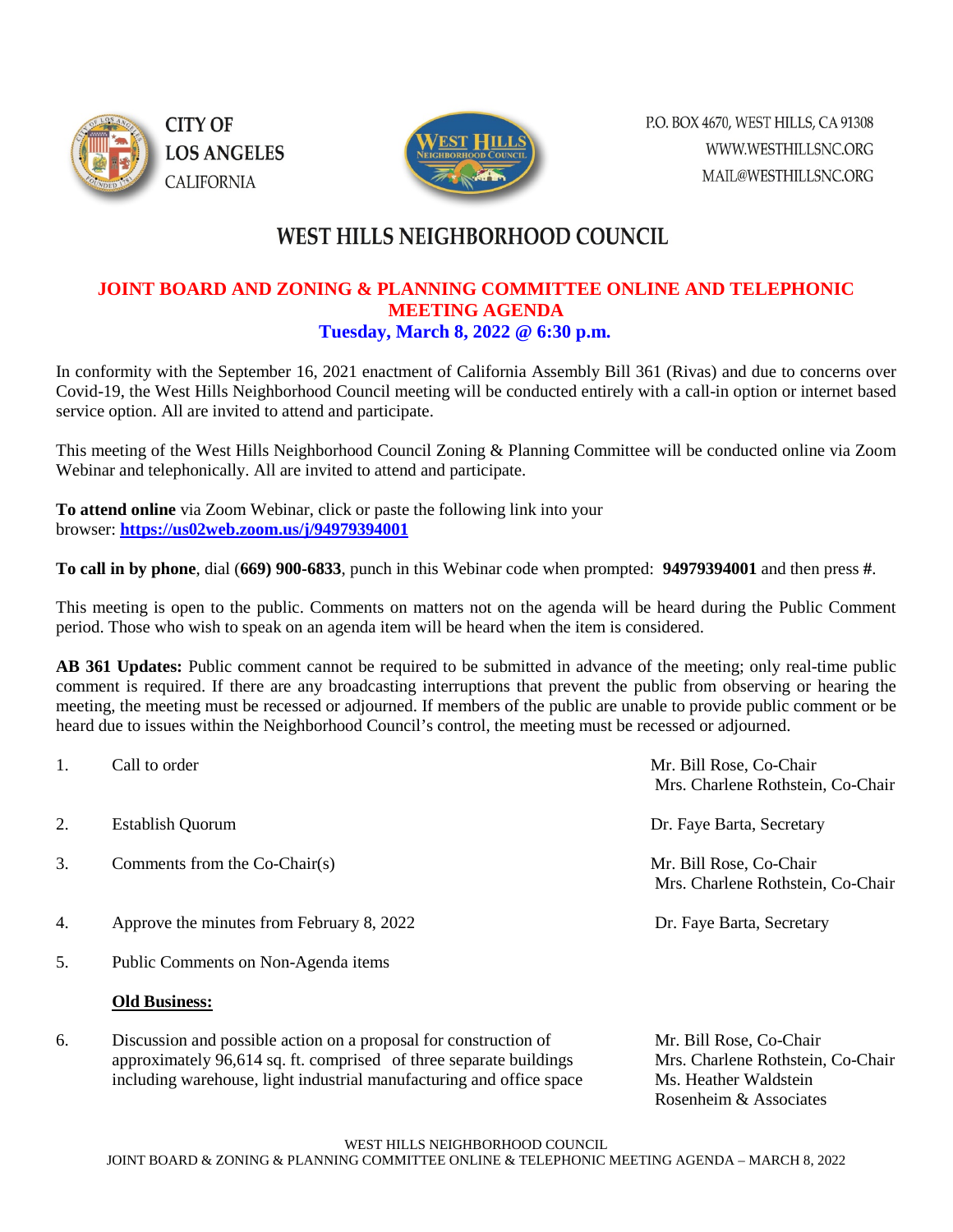#### **New Business**

7. Discussion on the LVNOC regarding constituent questions related to Mr. Bill Rose, Co-Chair proposals at Lazy J and Castle Peak Parks Mrs. Charlene Rothstein, Co-Chair

 Mr. Anthony Scearce, Member Dr. Faye Barta, Secretary/Member Mrs. Aida Abkarians, Member Ms. Clarice Chavira, Member

8. Adjournment - Next meeting Tuesday, April 12, 2022

**Public input at Neighborhood Council meetings:** When prompted by the presiding officer, members of the public may address the committee on any agenda item before the committee takes an action on the item by punching in \*9 (if calling in by phone) or by clicking on the "raise hand" button (if participating online through Zoom) and waiting to be recognized. Comments from the public on agenda items will be heard only when the respective item is being considered. Comments from the public on matters not appearing on the agenda that are within the committee's jurisdiction will be heard during the General Public Comment period. Please note that under the Ralph M. Brown Act, the committee is prevented from acting on a matter that you bring to its attention during the General Public Comment period; however, the issue raised by a member of the public may become the subject of a future committee meeting. Public comment is limited to 2 minutes per speaker, unless adjusted by the presiding officer of said committee.

**Notice to Paid Representatives -** If you are compensated to monitor, attend, or speak at this meeting, city law may require you to register as a lobbyist and report your activity. See Los Angeles Municipal Code §§ 48.01 et seq. More information is available at ethics @lacity.org/lobbying. For assistance, please contact the Ethics Commission at (213) 9 at [ethics@lacity.org/lobbying.](mailto:) For assistance, please contact the Ethics Commission at (213) 978-1960 or [ethics.commission@lacity.org](mailto:)

**Public Posting of Agendas**: WHNC agendas are posted for public review at Shadow Ranch Park, 22633 Vanowen St., West Hills, CA 91307 or at our website, [www.westhillsnc.org](http://www.westhillsnc.org/) You can also receive our agendas via email by subscribing to the City of Los Angeles Early Notification System at [www.lacity.org/government/Subscriptions/NeighborhoodCouncils/index](http://www.lacity.org/government/Subscriptions/NeighborhoodCouncils/index)

**The Americans With Disabilities Act**: As a covered entity under Title II of the Americans with Disabilities Act, the City of Los Angeles does not discriminate on the basis of disability and, upon request, will provide reasonable accommodation to ensure equal access to its programs, services and activities. Sign language interpreters, assistive listening devices and other auxiliary aids and/or services may be provided upon request. To ensure availability of services, please make your request at least three business days (72 hours) prior to the meeting you wish to attend by contacting via email [NCSupport@lacity.org](mailto:NCSupport@lacity.org) or calling (213) 978-1551. If you are hearing impaired please call 711.

**Public Access of Records**: In compliance with Government Code Section 54957.5, non-exempt writings that are distributed to a majority or all of the board in advance of a meeting may be viewed at the meeting where such writing was considered or by contacting the WHNC's executive director via email at [michelle.ritchie@westhillsnc.org](mailto:michelle.ritchie@westhillsnc.org) Requests can be made for a copy of a record related to an item on the agenda.

**Reconsideration and Grievance Process:** For information on the WHNC's process for board action reconsideration, stakeholder grievance policy or any other procedural matters related to this Council, please consult the WHNC Bylaws. The Bylaws are available at our website, [www.westhillsnc.org](http://www.westhillsnc.org/)

**Servicios De Traduccion**: Si requiere servicios de traducción, favor de avisar al Concejo Vecinal 3 días de trabajo (72 horas) antes del evento. Por favor contacte [Michelle.Ritchie@westhillsnc.org](mailto:Michelle.Ritchie@westhillsnc.org)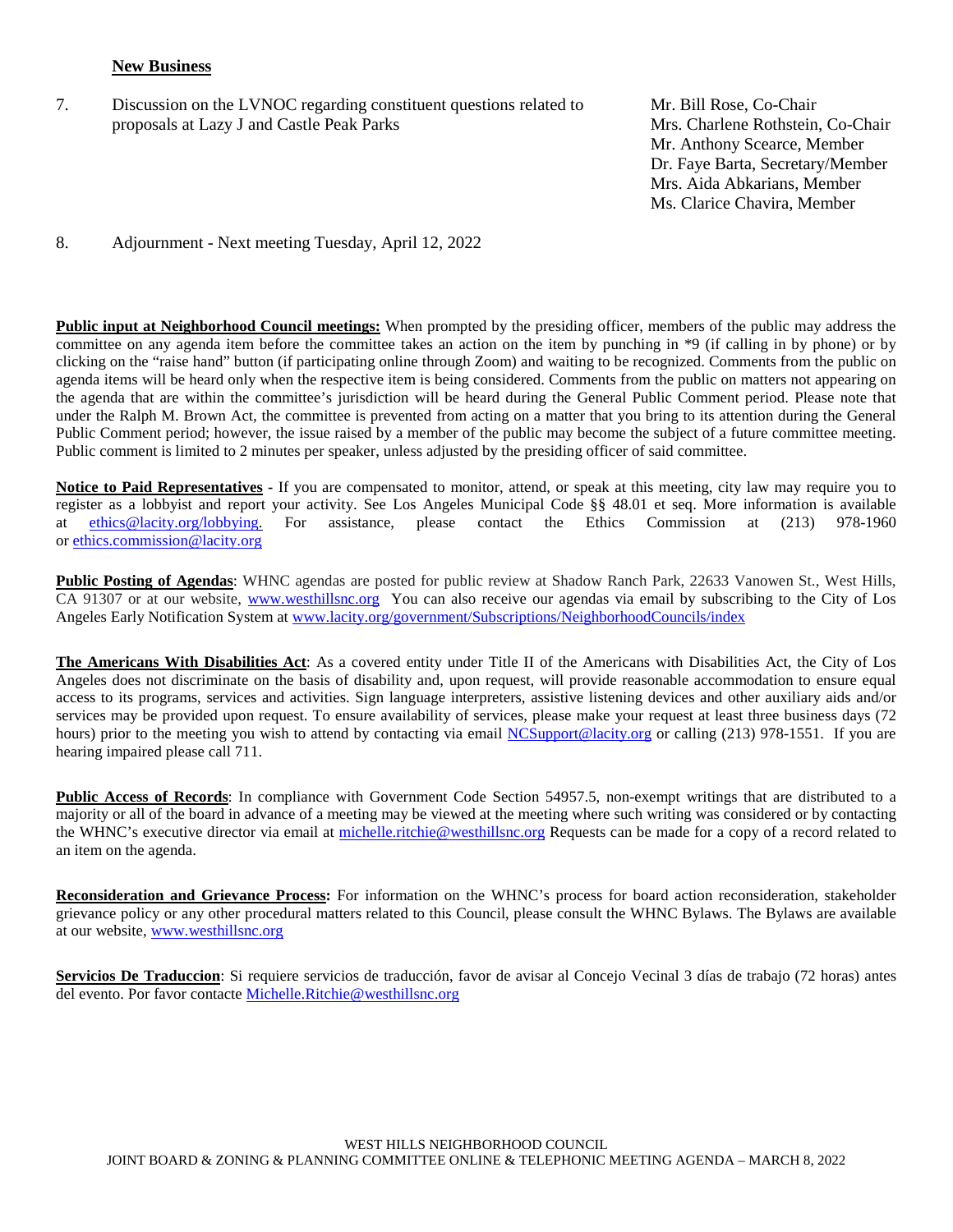



## **WEST HILLS NEIGHBORHOOD COUNCIL**

**JOINT BOARD AND ZONING & PLANNING COMMITTEE MEETING** 

## **DRAFT MINUTES**

## **TUESDAY, FEBRUARY 8, 2022 @ 6:30 p.m.**

- 1. Call to Order at 6:31 PM by Co-Chair Bill Rose. The meeting was recorded.
- 2. Quorum established.

Committee Members Present: Aida Abkarians, Faye Barta, Dan Brin, Bob Brostoff, Carolyn Greenwood, Bonnie Klea, SaifMogri, Steve Randall, Bill Rose, Charlene Rothstein, Anthony Scearce, Myrl Schreibman and Joan Trent.

Committee Members Absent: Alec Uzemeck.

Board Members also present: Glenn Jennings, Brad Vanderhoof, and Rosi Mariconda.

Speakers for Agendized Matters: Gurgen Israyelyan, Heather Waldstein, Kevin Staley, Alicia Flores, Brady McShane.

Members of the Public Present: Chris Rowe, Johnny Ras, 1520\*\*\*\*609,

Alice Goldsobel, Andy Wiyanto, Cesar Rojas, Charles Cohn, Donald Goldsobel, Heidi Manning, James A. Almay, Joe Turner, NC, Nicole Flessati, Ricardo Rivas, Tom Hayes, Phylis, and Andy.

- 3. Comments from the Co-Chair(s): None.
- 4. Minutes from January 11, 2022, were approved as amended.
- **5.** Public Comment on Non-Agenda Items: Chris Rowe spoke about concerns regarding lethal contamination.

#### **Old Business:**

6. Discussion and Possible Action on proposed changes to the CUP for Olive & Fig Restaurant and Jazz Bar located at 23759 Roscoe Blvd., West Hills, CA:

Owner Gurgen lsrayelyan advised that he wants certain sections of the CUP to be amended, to wit: #7, number of seats on the front patio to be changed, from 24 at present, to 28 to 38 seats, and in the back, he wants seats on the back outside to be 44 to 50, now presently 24; #8, hours of operation, he wants to remain open until 1:30AM on Fridays, Saturdays and Sundays; #11, he wants a cover charge of \$5 to \$10 added to each bill; #12, he wants private events to be permitted; and #16, he wants dancing allowed. Board members Myrl, Anthony, Steve, Saif, Brad, Dan and Aida commented that there are issues with how the present operations do not conform to the CUP sections mentioned and need to be addressed. Attendees Johnny Ras, Nicole Flessati, James Almay, Phylis and Chris Rowe all spoke about their issues with the restaurant. Char announced that this agenda item will be continued to the next Zoning and Planning meeting, on March 8, 2022, and in the meantime all parties agreed to try to work out all of these issues.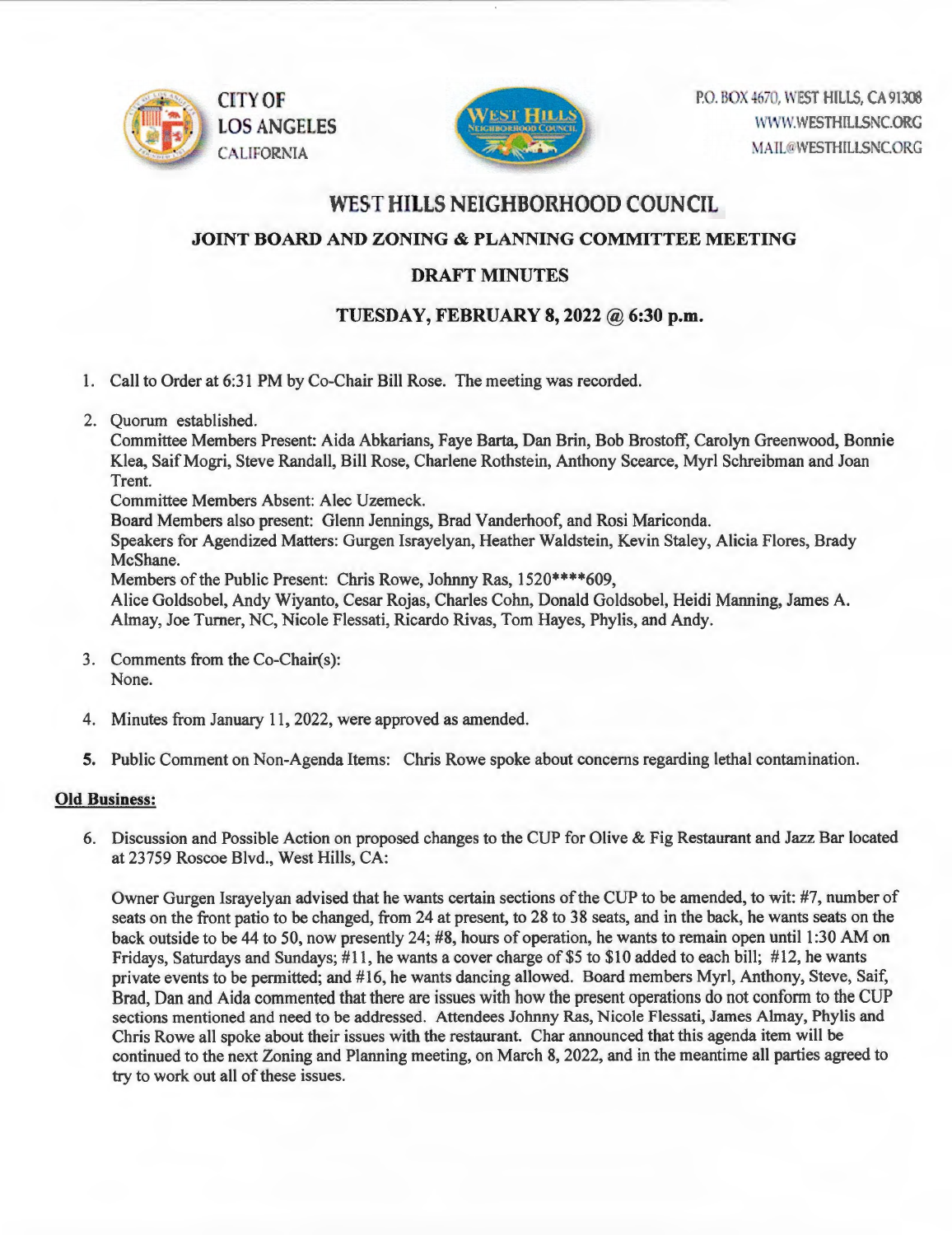7. Discussion and Possible Action on a proposal for three light industrial buildings including a warehouse and offices located at 22815-22825 W. Roscoe Blvd. at Fallbrook, West Hills, CA:

Heather Waldstein from Rosenheim & Associates advised that the concerns of members of this committee at the last meeting led to some significant changes in the project planning. She prepared a slide show exhibiting the changes made to the project. Owner Kevin Staley advised that sincere efforts were made to keep the project below all limits, which included zoning, parking spaces and an updated landscaping plan. Board members Brad, Bonnie, Steve, Myrl and Char addressed additional concerns and issues, and Heather, Kevin and attorney Brady McShane and civil engineer Alisha Flores responded to those concerns and issues. Since there were new concerns, Bill suggested tabling this item also to March. Myrl suggested that there were no problems or issues with the landscaping plan and voting to approve that plan should be done at this meeting. Bill and Char agreed, Myrl moved to approve the landscaping plan, Bob seconded the motion, and the vote to approve the landscaping plan was 8 in favor and 5 opposed. The motion passed. The remaining issues on this matter are tabled to the March meeting.

The meeting was adjourned by Bill Rose at 8:26 PM.

Next meeting will be Tuesday, March 8, 2022.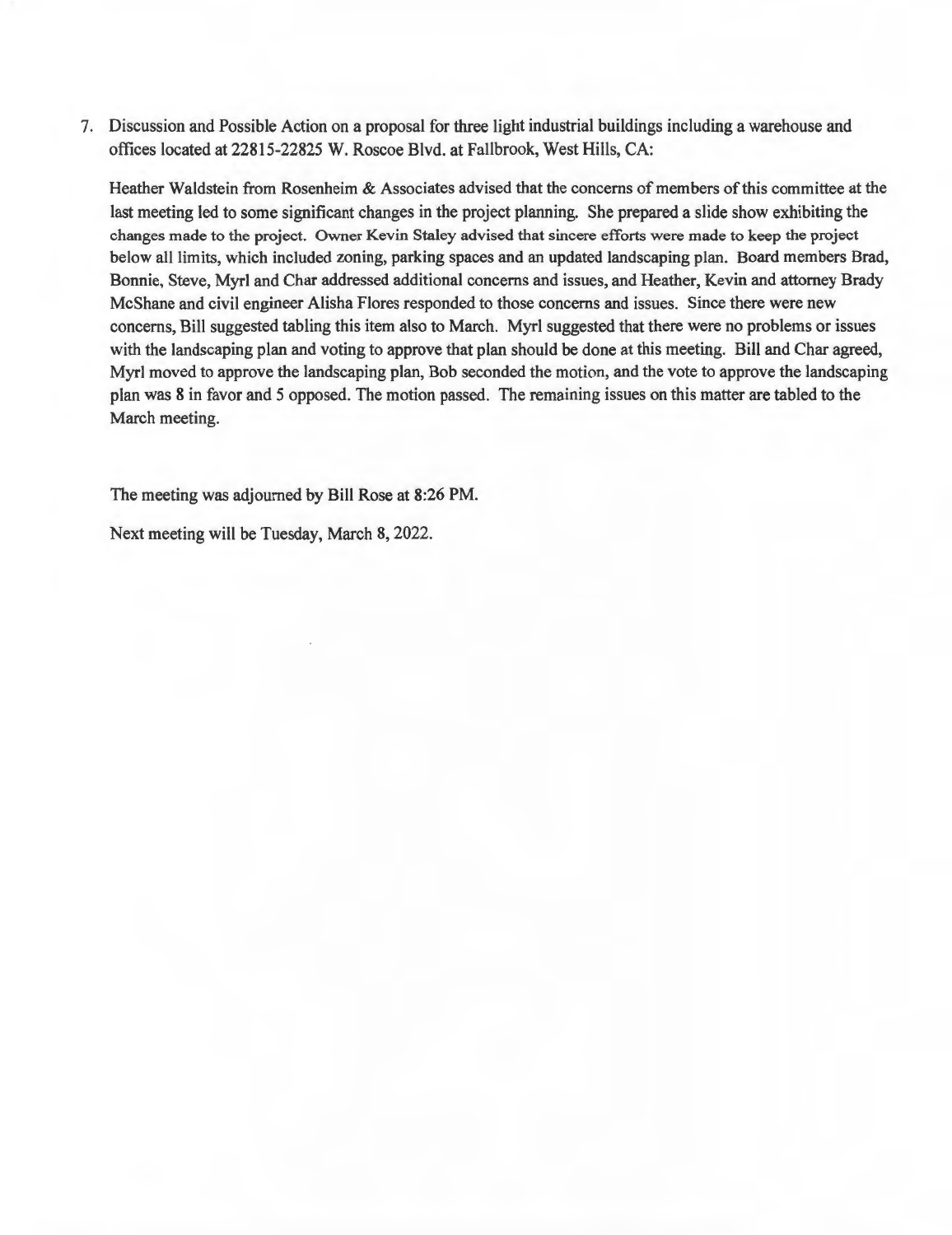# **Case Summary & Documents**

|                    | Ordinance | Zoning Information                                             | <b>CPC Cards</b>            | ZA Cards |           |        |
|--------------------|-----------|----------------------------------------------------------------|-----------------------------|----------|-----------|--------|
| Case Number:       |           |                                                                |                             |          |           |        |
| DIR-2021-10327-SPR |           |                                                                |                             |          |           |        |
| Search             |           |                                                                |                             |          |           |        |
| Approved Documents |           | <b>Initial Submittal Documents</b>                             |                             |          |           |        |
|                    |           |                                                                |                             |          |           |        |
|                    |           | 0 Approved Documents found for Case Number: DIR-2021-10327-SPR |                             |          |           |        |
| Type               |           |                                                                |                             |          | Scan Date | Signed |
|                    |           |                                                                | No Approved Documents Found |          |           |        |

| <b>Case Number:</b>                  |                   | DIR-2021-10327-SPR                                                                                                                                                                              |  |  |  |  |
|--------------------------------------|-------------------|-------------------------------------------------------------------------------------------------------------------------------------------------------------------------------------------------|--|--|--|--|
| <b>Case Filed On:</b>                | 12/17/2021        |                                                                                                                                                                                                 |  |  |  |  |
| <b>Accepted For Review On:</b>       |                   |                                                                                                                                                                                                 |  |  |  |  |
| <b>Assigned Date:</b>                | 01/12/2022        |                                                                                                                                                                                                 |  |  |  |  |
| <b>Staff Assigned:</b>               |                   | <b>ESTHER AHN</b>                                                                                                                                                                               |  |  |  |  |
| <b>Hearing Waived / Date Waived:</b> | <b>No</b>         |                                                                                                                                                                                                 |  |  |  |  |
| <b>Hearing Location:</b>             |                   |                                                                                                                                                                                                 |  |  |  |  |
| <b>Hearing Date:</b>                 | 12:00 AM          |                                                                                                                                                                                                 |  |  |  |  |
| <b>DIR Action:</b>                   |                   |                                                                                                                                                                                                 |  |  |  |  |
| <b>DIR Action Date:</b>              |                   |                                                                                                                                                                                                 |  |  |  |  |
| <b>End of Appeal Period:</b>         |                   |                                                                                                                                                                                                 |  |  |  |  |
| <b>Appealed:</b>                     | <b>No</b>         |                                                                                                                                                                                                 |  |  |  |  |
| <b>BOE Reference Number:</b>         | $\bf{0}$          |                                                                                                                                                                                                 |  |  |  |  |
| <b>Case on Hold?:</b>                | <b>No</b>         |                                                                                                                                                                                                 |  |  |  |  |
| <b>Primary Address</b>               |                   |                                                                                                                                                                                                 |  |  |  |  |
| <b>Address</b>                       | <b>CNC</b>        | <b>CD</b>                                                                                                                                                                                       |  |  |  |  |
| 22825 W ROSCOE BLVD 91304            | <b>West Hills</b> | 12                                                                                                                                                                                              |  |  |  |  |
| <b>View All Addresses</b>            |                   |                                                                                                                                                                                                 |  |  |  |  |
| <b>Project Description:</b>          |                   | CONSTRUCTION OF AN APPROX. 96,614SF LIGHT INDUSTRIAL DEVELOPMENT COMPROMISED<br>OF THREE SEPARATE BUILDINGS INCLUDING WAREHOUSE, MANUFACTURING, AND OFFICE<br>SPACES; 45' MAX HEIGHT, CLEAR LOT |  |  |  |  |

| <b>Applicant:</b> | <b>KEVIN STALEY [ Company: ]</b> |
|-------------------|----------------------------------|
|-------------------|----------------------------------|

**Representative:**  HEATHER WALDSTEIN [ Company: ]

#### View Related Cases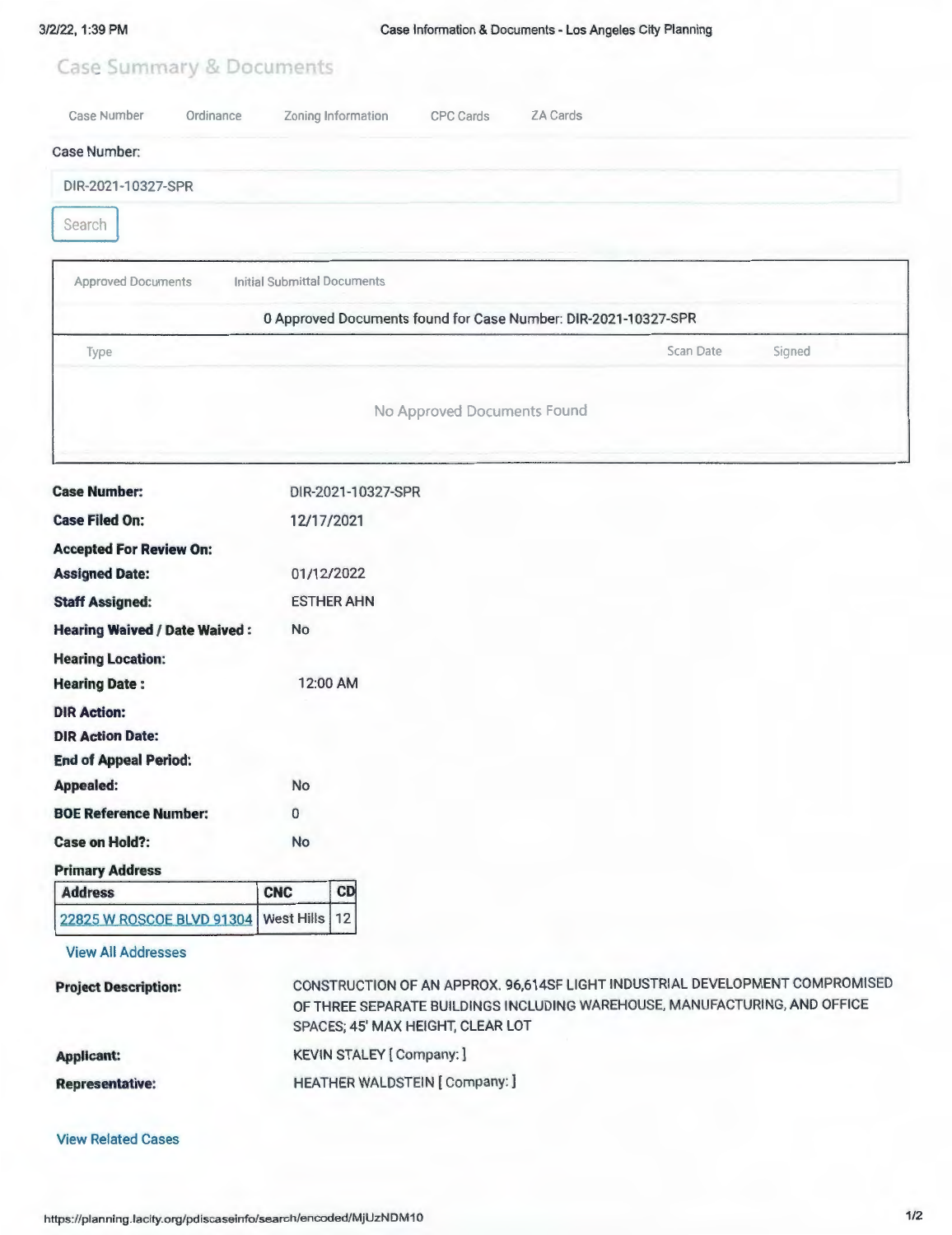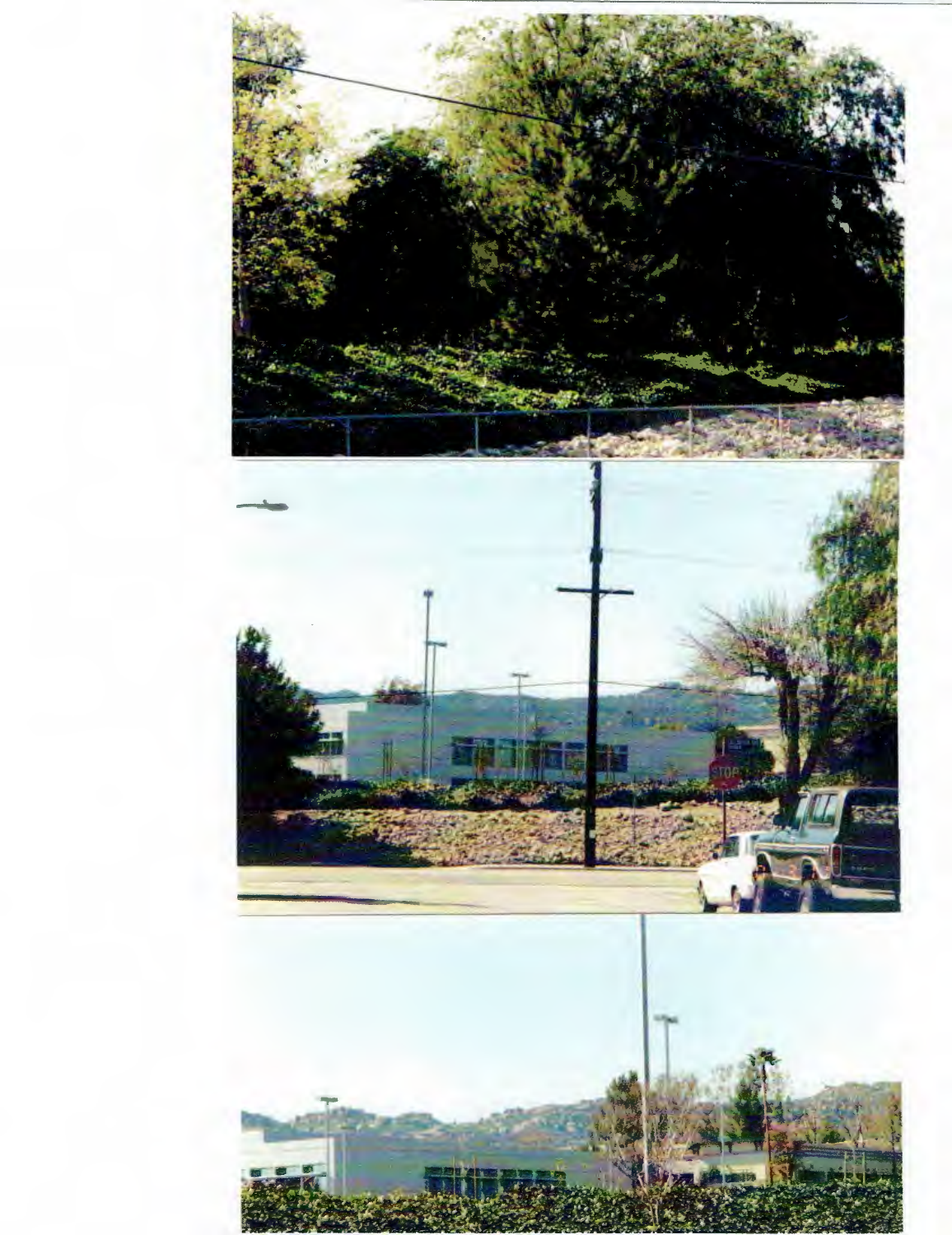# **CITY OF LOS ANGELES DEPARTMENT OF TRANSPORTATION**

December 8, 2021

TRAFFIC CONTROL REPORT

12- West Valley, SR# 154160 Fallbrook Ave between Schoenborn St & Eccles St

#### **TURN RESTRICTIONS**

#### **DETERMINATIONS**

- 1. That a "No Left Turn/No U-Turn" restriction be authorized for southbound Fallbrook Avenue at Eccles Street as part of the installation of raised median islands on Fallbrook Avenue. (LAMC Sections 80.08.2, 80.12, 80.14, 80.16, 80.55).
- 2. That the authority for the "No Left Turn 3 PM to 6 PM Except Saturday and Sunday" restriction for southbound Fallbrook Avenue at Eccles Street be rescinded upon installation of the "No Left Turn/No U-Turn" restriction. (LAMC Section 80.07.1).
- 3. That a "No Left Turn/No U-Turn" restriction be authorized for southbound Fallbrook Avenue at Schoenborn Street as part of the installation of raised median islands on Fallbrook Avenue. (LAMC Sections 80.08.2, 80.12, 80.14, 80.16, 80.55).
- 4. That the authority for the "No Left Turn 3 PM to 6 PM Except Saturday and Sunday" and "No Right Turn 7 AM to 9 AM Except Saturday and Sunday" restrictions for westbound Eccles Street at Fallbrook Avenue be rescinded upon installation of the raised median islands on Fallbrook Avenue. (LAMC Section 80.07.1).

#### **DISCUSSION**

The BSREP West Hills Office Campus is a multi-phase project (the Project) planned at 8401 Fallbrook Avenue (DOT Project ID # 51973). As part of the conditions for the Project, raised medians will be installed on Fallbrook Avenue to restrict southbound left turns on Fallbrook Avenue at its intersections with Schoenborn Street and Eccles Street. Other movements at these intersections will not be impacted by the raised median islands. Additionally, it has been determined that the existing turn restrictions for westbound Eccles Street at Fallbrook Avenue are no longer needed to mitigate cut-through traffic.

The installation of turn restrictions as described in the Determinations are justified as part of the project conditions as described; the Project representatives have conducted outreach to secure community support for these circulation changes.

Recommended by:

Silva Etchi

Silva Eltchi, P.E. Transportation Engineer West Valley District

Approved by:

Tim Fremanx

Tim Fremaux, P.E. Senior Transportation Engineer Valley and Western District Operations

C: Councilmember John Lee, District 12, Attn.: Hannah Lee LADOT Project Coordination and Evaluation, Attn.: Vincent Chan LADOT Valley Development Review, Attn.: Vicente Cordero PSOMAS, Attn.: Alisha Flores KOA Corporation, Attn.: Doug Yeh and Hilary Mau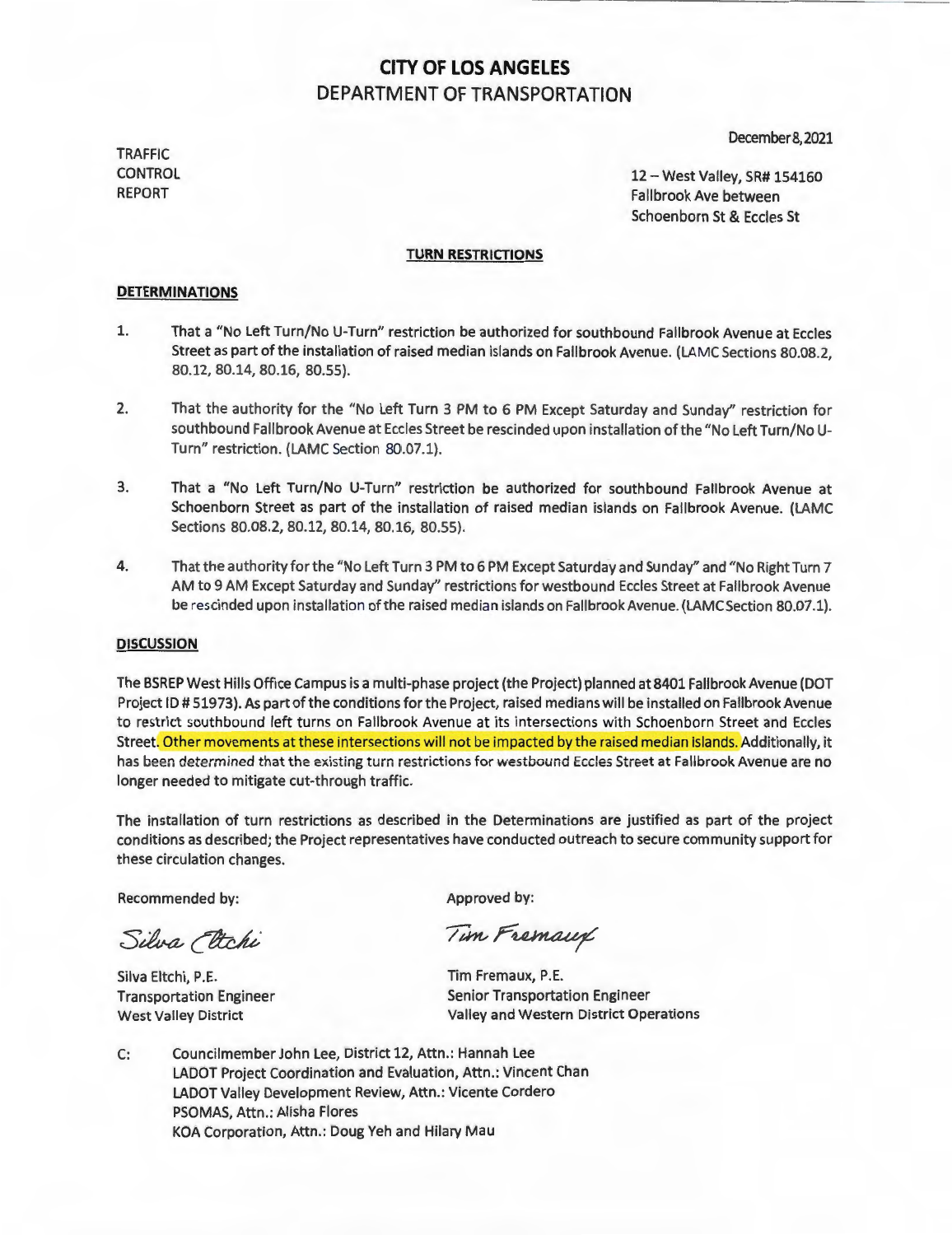